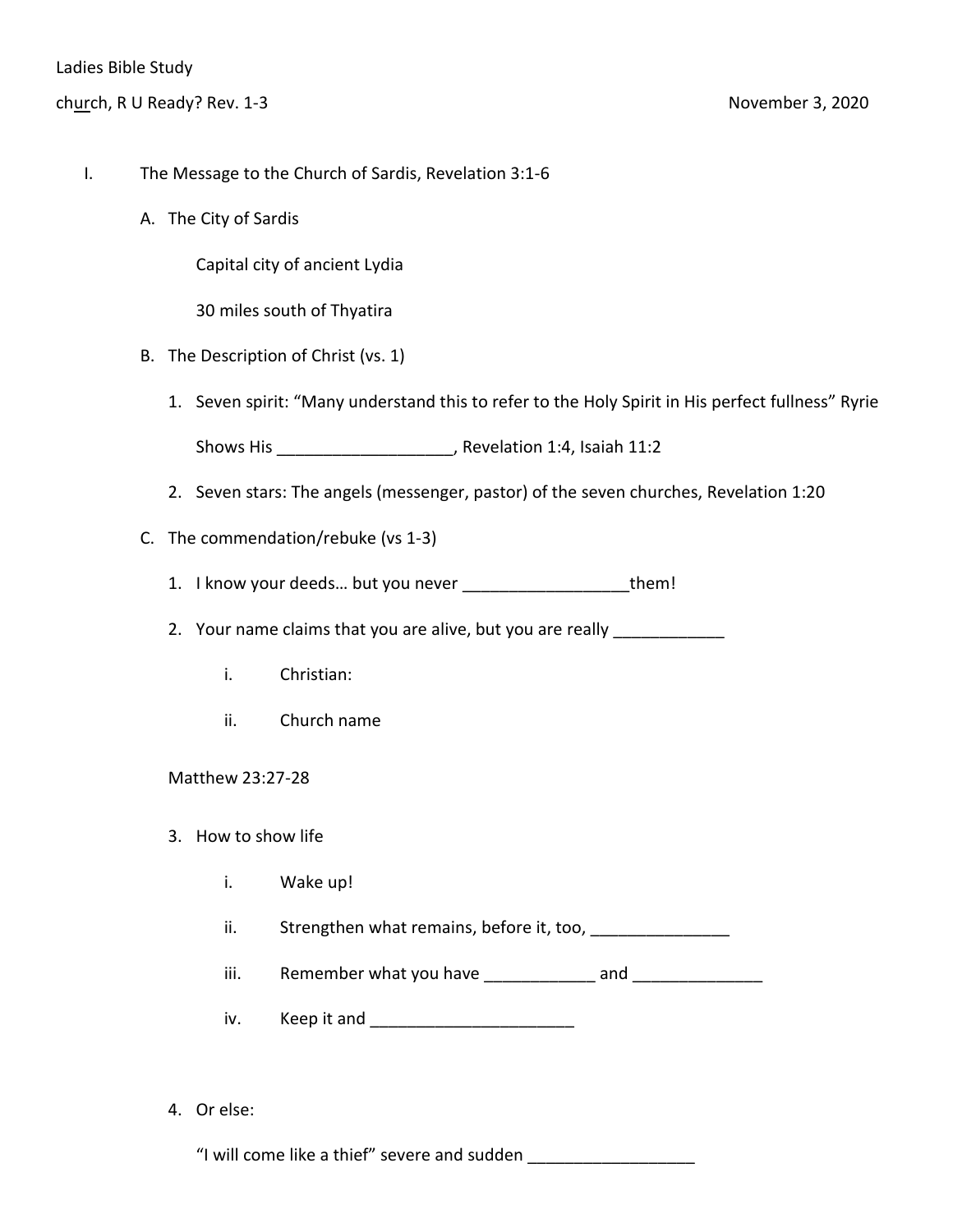- D. The Promise to the faithful few (vs. 4, 5)
	- 1. Whose garments are not
	- 2. Dressed in white, for they are \_\_\_\_\_\_\_\_\_\_\_\_\_\_\_\_\_
	- 3. Their names would never be \_\_\_\_\_\_\_\_\_\_\_\_\_\_\_\_ from the Book of \_\_\_\_\_\_\_\_\_
	- 4. Jesus Christ will acknowledge the faithful as His
- E. He who has an ear let him  $(vs. 6)$

## *Application:*

- **R U** alive?
- **R U** a robot?

## **What R U** wearing?

- **R U** walking in a manner in keeping with your name?
- **R U** ready for His return?